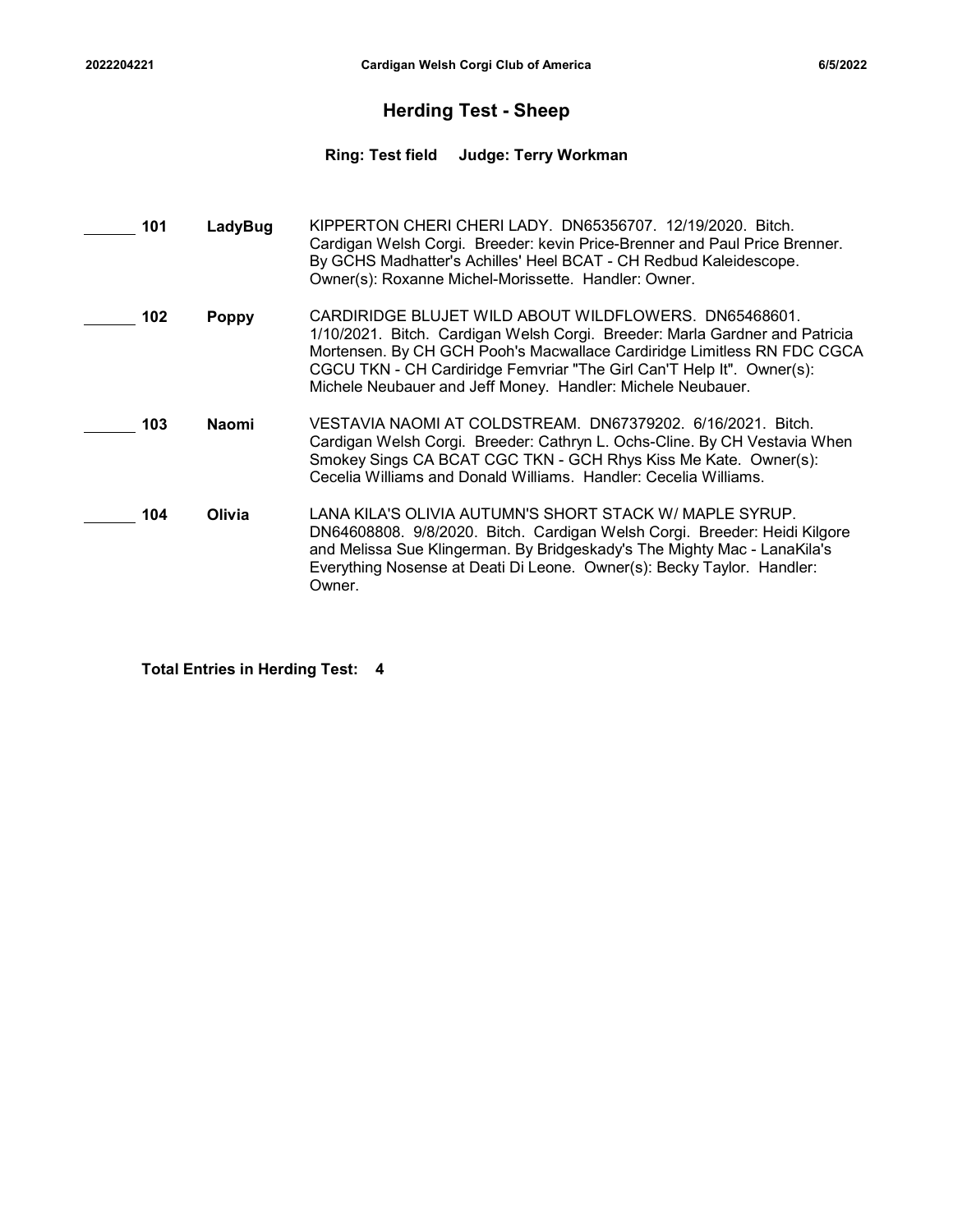### Pre-Trial Test - Sheep

# <sup>2022204221</sup> Cardigan Welsh Corgi Club of America 6/5/2022 Ring: Test field Judge: Terry Workman

| 201       | <b>Peyton</b> | GCH CH RACH BLUEFOX ELYAN MVP CDX RM2 RAE3 PT CA DCAT CGCA<br>TKA VCX. DN38037601. 10/18/2013. Dog. Cardigan Welsh Corgi. Breeder:<br>Pennie Adrian, Susan M. Long, and Cheryl L. Kienast. By GCHG CH Twinroc<br>Santa Paws PT ROMG - GCHS DC Mockingbird Elyan Magic Moment RN HSAs<br>HXAd HIBd CGC MVCX ROM-V-G. Owner(s): Kathryn M Howse and Susan M.<br>Long and Ella Young. Handler: Susan Long. |
|-----------|---------------|---------------------------------------------------------------------------------------------------------------------------------------------------------------------------------------------------------------------------------------------------------------------------------------------------------------------------------------------------------------------------------------------------------|
| 202       | LadyBug       | KIPPERTON CHERI CHERI LADY. DN65356707. 12/19/2020. Bitch.<br>Cardigan Welsh Corgi. Breeder: kevin Price-Brenner and Paul Price Brenner.<br>By GCHS Madhatter's Achilles' Heel BCAT - CH Redbud Kaleidescope.<br>Owner(s): Roxanne Michel-Morissette. Handler: Owner.                                                                                                                                   |
| Move-ups: |               |                                                                                                                                                                                                                                                                                                                                                                                                         |
|           |               |                                                                                                                                                                                                                                                                                                                                                                                                         |

Total Entries in Pre-Trial Test: 2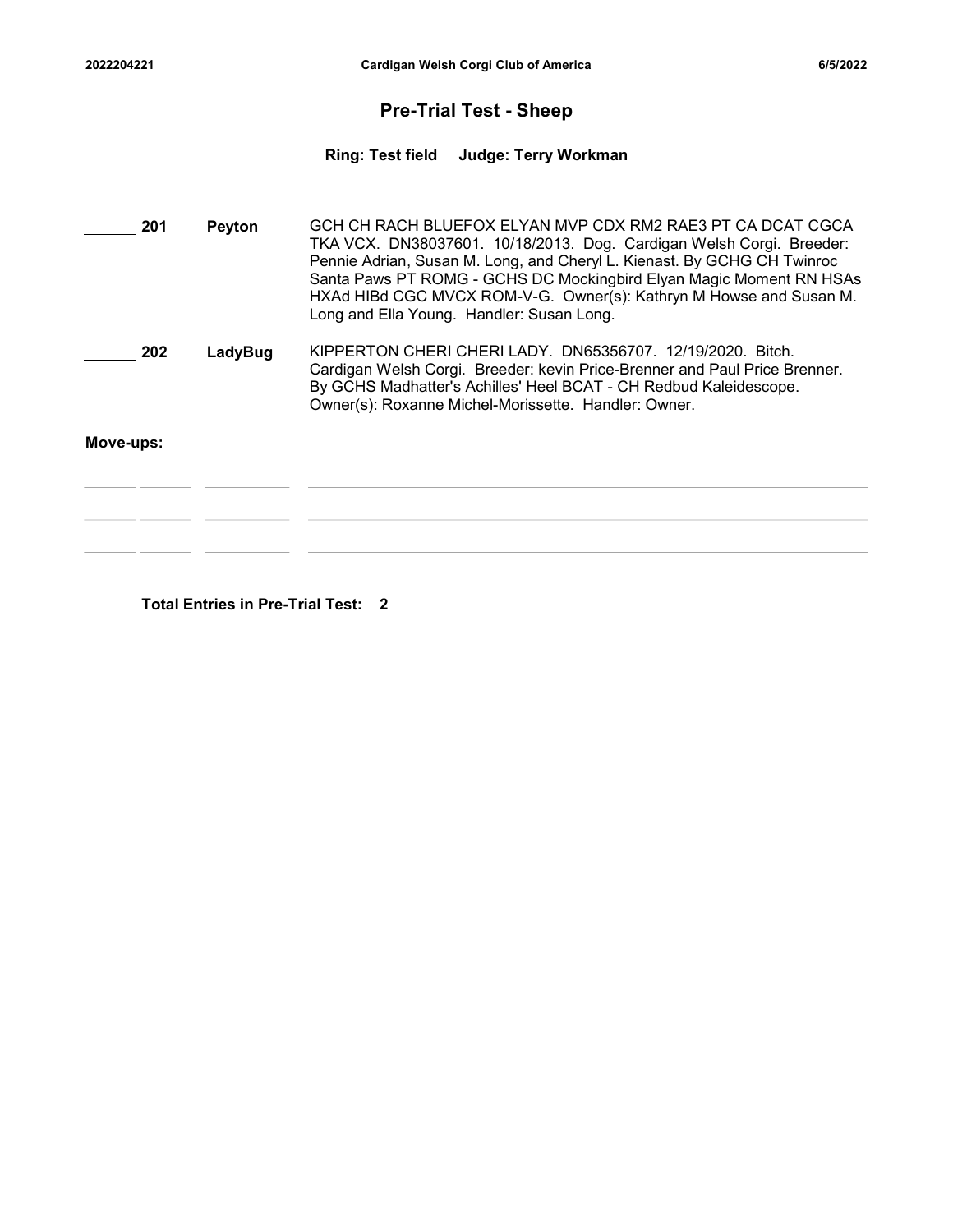### Started - A - Sheep

# Cardigan Welsh Corgi Club of America 6/5/2022<br>
Started - A - Sheep<br>
Ring: Sheep arena Judge: Terry Workman Ring: Sheep arena Judge: Terry Workman

| 301 | <b>Bond</b>   | ARAMORA'S SHAKEN, NOT STIRRED RN HT OA OAJ OF BCAT SCN SEN<br>SBN. DN41787206. 1/16/2015. Dog. Cardigan Welsh Corgi. Breeder: Kerry<br>and Janice Teschpach. By PACH Aramora's Great Expectations CD RA OA NAJ<br>MXP3 MXPB MJP3 MJPB PAX - MACH3 PACH9 RACH Aramora's Caught You<br>Looking CD RM2 RAE2 MXC MJC MXP20 MXPC2 MJP20. Owner(s): Aimee<br>Ukasick. Handler: Owner. |
|-----|---------------|---------------------------------------------------------------------------------------------------------------------------------------------------------------------------------------------------------------------------------------------------------------------------------------------------------------------------------------------------------------------------------|
| 302 | <b>Sierra</b> | ROCHARS HIGH SIERRA. DN39797407. 5/20/2014. Bitch. Cardigan Welsh<br>Corgi. Breeder: Rita Wagoner. By Bossls Riverside's Sugar Daddy - Cheysulis<br>Gypsy Blue at Rochar. Owner(s): Stephanie Teed. Handler: Owner.                                                                                                                                                             |
| 303 | <b>Tenor</b>  | BRAELING HAGRID'S DRAGON HT. DN62836802. 4/21/2020. Dog.<br>Cardigan Welsh Corgi. Breeder: Barbara Merickel. By CH Braeling What Is Up<br>HSAs - CH Braeling Zenyatta PT. Owner(s): Nancy Bragg and Barbara<br>Merickel. Handler: Nancy Bragg.                                                                                                                                  |
| 304 | <b>Felix</b>  | CH WHITE HART FELIX FELICIS PT TKN. DN63767208. 8/15/2020. Dog.<br>Cardigan Welsh Corgi. Breeder: Barbara R. Miller. By GCH CH Timepiece's I<br>Am I Said FDC BCAT CGCA CGCU TKN ATT - GCH CH White Hart Crazy Little<br>Thing Called Love HSAds HIAds CGCA CGCU. Owner(s): Barbara N. Miller.<br>Handler: Owner.                                                               |
| 305 | <b>Heart</b>  | CH VESTAVIA BLACK CAVIAR PT. DN61817004. 3/7/2020. Bitch. Cardigan<br>Welsh Corgi. Breeder: Cathryn Ochs-Cline. By GCH Bluefox Elyan Raining<br>Magic HSBd HIAsd - GCH Rhys Kiss Me Kate. Owner(s): Susan Long.<br>Handler: Owner.                                                                                                                                              |
| 306 | Edgar         | RACONTEUR MAGIC IS AFOOT PT AX AXJ. DN59609202. 9/2/2019. Dog.<br>Cardigan Welsh Corgi. Breeder: Carolyn Embrey and Vivian Moran. By GCH<br>Kingsbury Red Dragon of Claymore - GCH Heritage Hill Playing with Magic.<br>Owner(s): Vivian Moran and Carolyn Embrey. Handler: Vivian Moran.                                                                                       |
| 307 | <b>Dibs</b>   | CH CARDIRIDGE'S SOCIAL EXPERIMENT. DN62216701. 5/12/2020. Dog.<br>Cardigan Welsh Corgi. Breeder: Marla Gardner. By CH All Trade Uptown Funk -<br>CH Cardiridge I Am No Shrinking Violet. Owner(s): Mary Sue Olcott and Lauren<br>Simmermeyer, DVM. Handler: Mary Sue Olcott.                                                                                                    |
| 308 | <b>Dory</b>   | CH XIV KARAT WATER YOU WAITING FOR. DN50009003. 7/22/2017.<br>Bitch. Cardigan Welsh Corgi. Breeder: Sherri Hurst. By XIV Karat Playing it<br>Cool at Aubrey - XIV Karat Go Where Your Heart takey You. Owner(s): Kelli<br>Bausch and Kelli Rausch and Sherri Hurst. Handler: Kelli Bausch.                                                                                      |
| 309 | <b>Elvis</b>  | BLUEFOX ELYAN ONE NIGHT @ CUT 2 CHASE PT RI CGCA FCAT CAX<br>FDC TT. DN41905503. 2/21/2015. Dog. Cardigan Welsh Corgi. Breeder:<br>Cheryl Kienast and Penni Adrian. By CH Bluefox Elyan Mind Games PT - CH<br>Elyan Story Book @Bluefox HT. Owner(s): Gerry Chase. Handler: Owner.                                                                                              |
| 310 | <b>Bodhi</b>  | RACONTEUR MAGIC IS BREWING. DN59609204. 9/2/2019. Dog. Cardigan<br>Welsh Corgi. Breeder: Carolyn Embrey and Vivian Moran. By Kingsbury Red<br>Dragon of Claymore - Heritage Hill Playing with Magic. Owner(s): Merinda<br>Tiffany and John Spicer. Handler: Merinda Tiffany.                                                                                                    |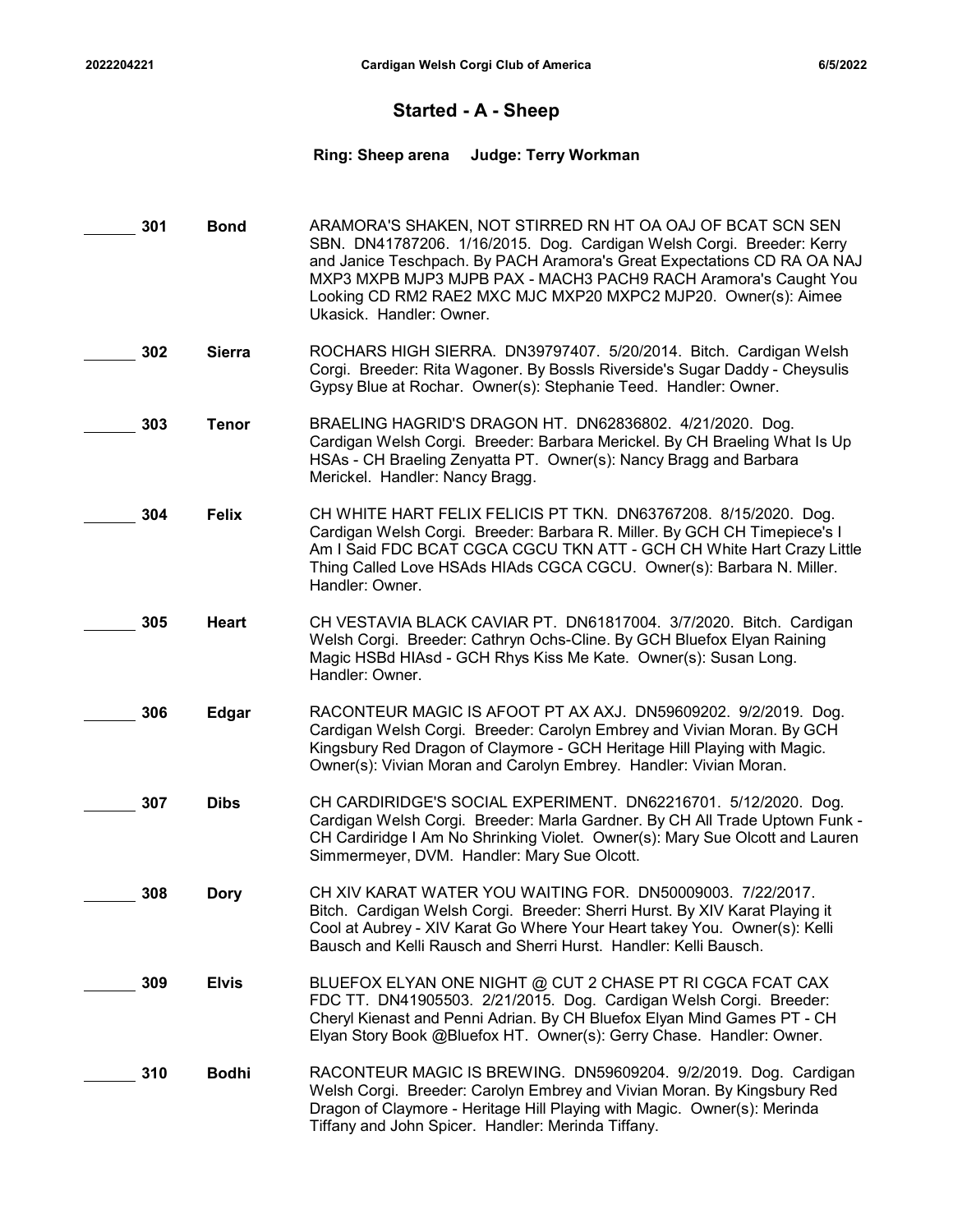| 2022204221<br>Cardigan Welsh Corgi Club of America<br>BLUJET WICKED LONGSHOT PT. DN59219501. 7/6/2019. Dog. Cardigan<br>311<br>Luc<br>Welsh Corgi. Breeder: Jeff Money and Michele Neubauer. By CH Hedgerow<br>Trescor's Rio Plata HSAds HIAd AX OAJ OAP OJP OF OFP - Blujet's Wicked<br>Pixie HSAdws OAP NJP. Owner(s): Michele Neubauer and Jeff Money.<br>Handler: Jeff Money.<br>INDIUM FIRE ON THE MOUNTAIN. DN43867704. 9/6/2015. Dog. Cardigan<br>312<br><b>Dobby</b><br>Welsh Corgi. Breeder: Leo Washburn and Mark Thorsen. By GCH Toreths<br>Requesting a Fly-By - Samhain's Cover Girl. Owner(s): Theresa Calter and<br>Lawrence Calter. Handler: Theresa Calter.<br>Move-ups: |  |  |  |          |
|-------------------------------------------------------------------------------------------------------------------------------------------------------------------------------------------------------------------------------------------------------------------------------------------------------------------------------------------------------------------------------------------------------------------------------------------------------------------------------------------------------------------------------------------------------------------------------------------------------------------------------------------------------------------------------------------|--|--|--|----------|
|                                                                                                                                                                                                                                                                                                                                                                                                                                                                                                                                                                                                                                                                                           |  |  |  | 6/5/2022 |
|                                                                                                                                                                                                                                                                                                                                                                                                                                                                                                                                                                                                                                                                                           |  |  |  |          |
|                                                                                                                                                                                                                                                                                                                                                                                                                                                                                                                                                                                                                                                                                           |  |  |  |          |
|                                                                                                                                                                                                                                                                                                                                                                                                                                                                                                                                                                                                                                                                                           |  |  |  |          |
|                                                                                                                                                                                                                                                                                                                                                                                                                                                                                                                                                                                                                                                                                           |  |  |  |          |
|                                                                                                                                                                                                                                                                                                                                                                                                                                                                                                                                                                                                                                                                                           |  |  |  |          |
|                                                                                                                                                                                                                                                                                                                                                                                                                                                                                                                                                                                                                                                                                           |  |  |  |          |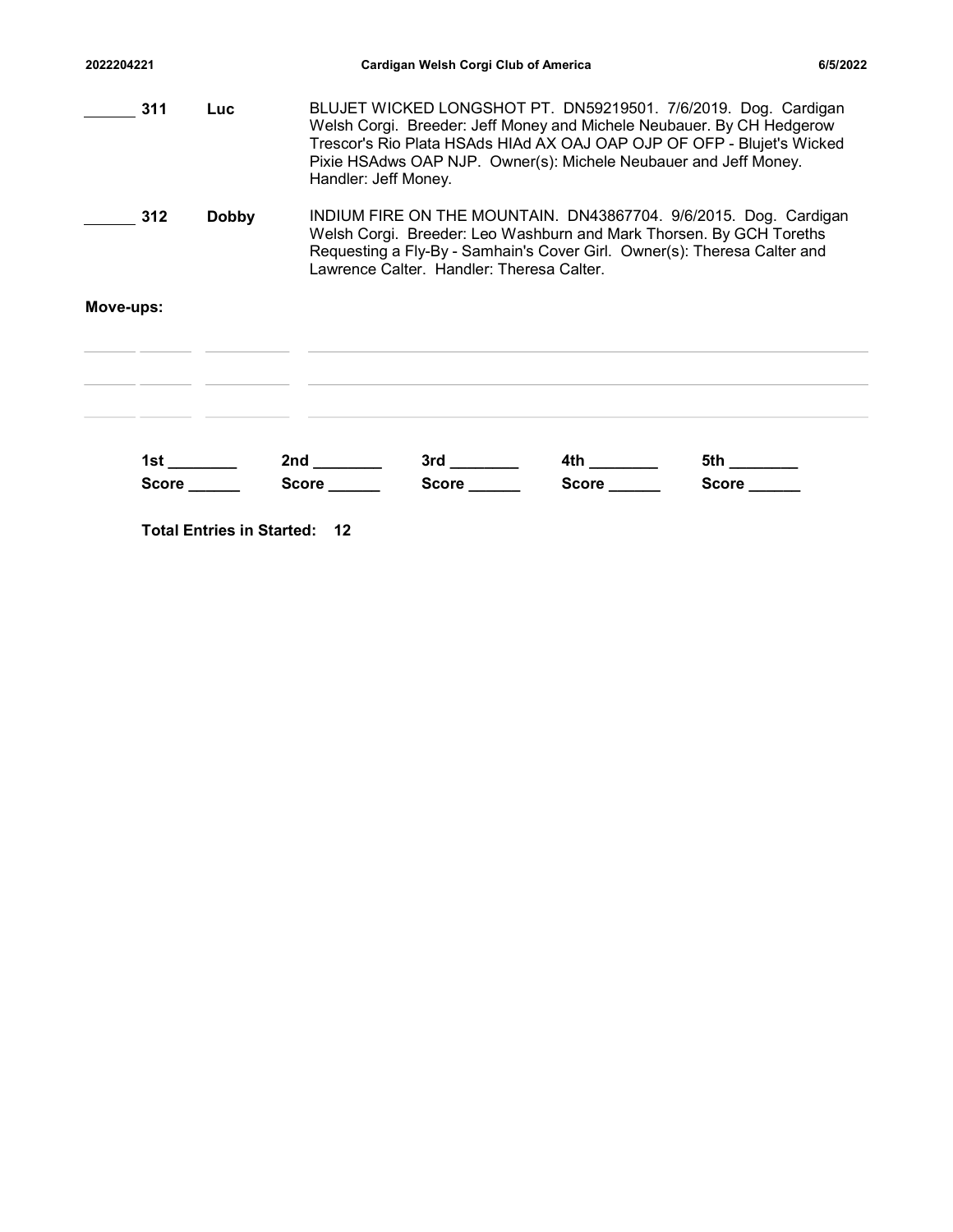### Intermediate - A - Sheep

# Cardigan Welsh Corgi Club of America 6/5/2022<br>
Cardigan Welsh Corgi Club of America<br>
Intermediate - A - Sheep<br>
Ring: Sheep arena Judge: Terry Workman Ring: Sheep arena Judge: Terry Workman

| 401                    | <b>Trixie</b>                    | Olcott.                           |              | CH SOCIAL DREAMING MATRIX HSAD HSASM CGC. DN34507308.                                                                                                                                        | 7/14/2012. Bitch. Cardigan Welsh Corgi. Breeder: Mary Sue Olcott and Maggie<br>Cannon. By CH Social's Destination Unknown - CH Beaguile Social's Make it<br>Work. Owner(s): Mary Sue Olcott and Maggie Cannon. Handler: Mary Sue |  |
|------------------------|----------------------------------|-----------------------------------|--------------|----------------------------------------------------------------------------------------------------------------------------------------------------------------------------------------------|----------------------------------------------------------------------------------------------------------------------------------------------------------------------------------------------------------------------------------|--|
| 402                    | <b>BenJamin</b>                  |                                   |              | BLUJET'S HERE WE GO AGAIN HSADS AXP NFP CA CGC VCX.<br>DN37687001. 8/29/2013. Dog. Cardigan Welsh Corgi. Breeder: Michele                                                                    | Neubauer and Jeff Money. By Fantasy Farm Crackerjack HSAs HIAs HXAs -<br>PACH Corwynt Tayken Blujet Arrevaderci HSAds MXP5 MXPS MJP4 MJPB<br>PA. Owner(s): Michele Neubauer and Jeff Money. Handler: Michele Neubauer.           |  |
| 403                    | <b>Sexy Sadie</b>                |                                   |              | REDBUD'S SEXY SADIE HSAD HSAS M. DN52610604. 1/3/2018. Bitch.<br>Cardigan Welsh Corgi. Breeder: Jane Crenshaw. By CH Blu Skyy's Ziggy<br>Olcott and Maggie Cannon. Handler: Mary Sue Olcott. | Stardust - Redbud Pluperfect Merrymoon Savoy Truffle. Owner(s): Mary Sue                                                                                                                                                         |  |
| Move-ups:              |                                  |                                   |              |                                                                                                                                                                                              |                                                                                                                                                                                                                                  |  |
| 1st _________<br>Score |                                  | Score <u>sales and the second</u> | Score ______ | <b>Score Score</b>                                                                                                                                                                           | <b>Score Score</b>                                                                                                                                                                                                               |  |
|                        | Total Entries in Intermediate: 3 |                                   |              |                                                                                                                                                                                              |                                                                                                                                                                                                                                  |  |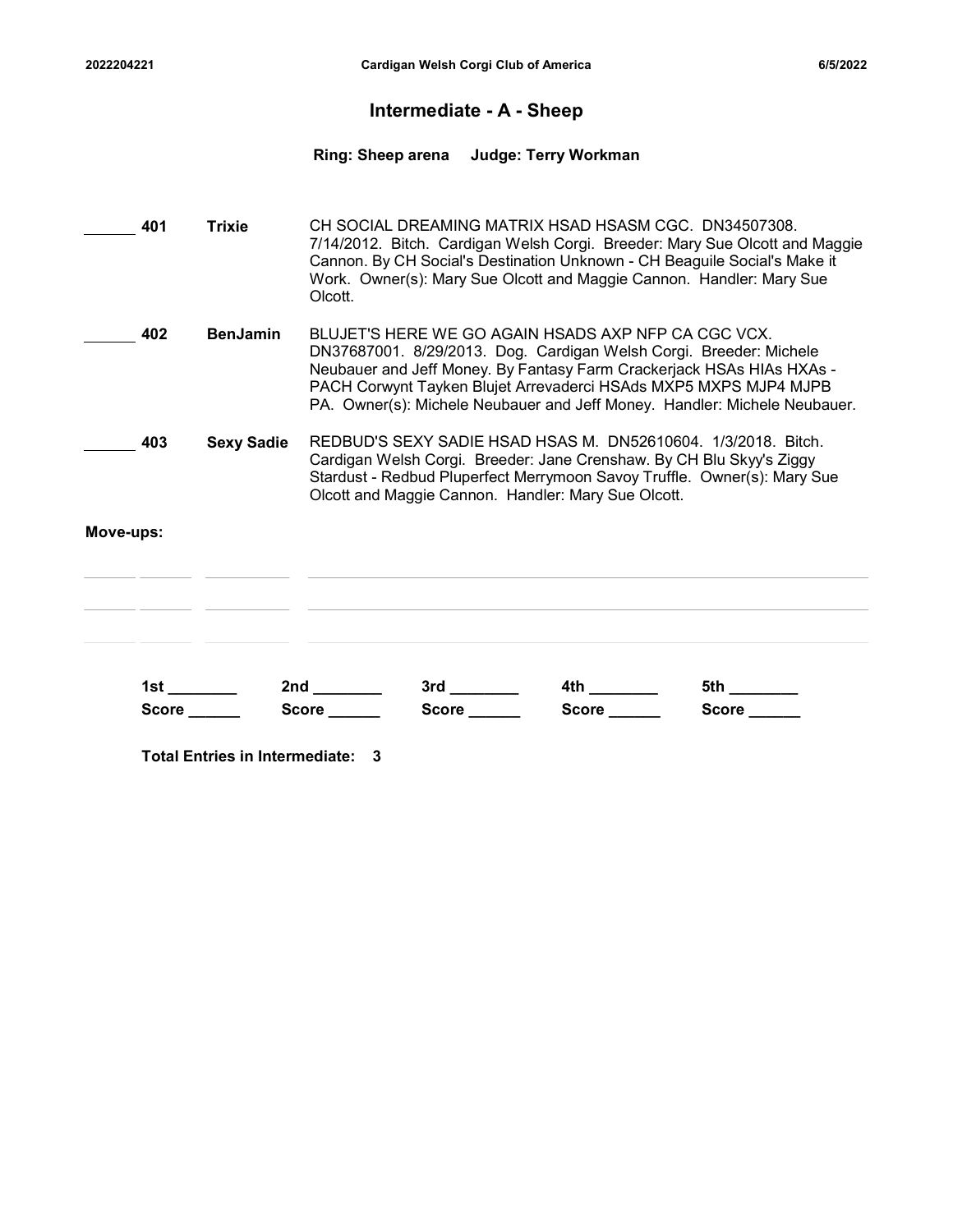### Advanced - A - Sheep

# 2022204221 Cardigan Welsh Corgi Club of America<br>
Advanced - A - Sheep<br>
Ring: Sheep arena Judge: Terry Workman Ring: Sheep arena Judge: Terry Workman

|           | 501           | <b>Stout</b>                    |                                     | Merinda Tiffany. Handler: Owner.                 |                | RACONTEUR I'LL HAVE ANOTHER. DN32267501. 11/17/2011. Dog.<br>Cardigan Welsh Corgi. Breeder: Vivian Moran and Ashley Schaffter. By C-Myste<br>Baledwr Pursuit Of Happiness - Raconteur We'll Always Have Paris. Owner(s):                                                                                                                     |  |
|-----------|---------------|---------------------------------|-------------------------------------|--------------------------------------------------|----------------|----------------------------------------------------------------------------------------------------------------------------------------------------------------------------------------------------------------------------------------------------------------------------------------------------------------------------------------------|--|
|           | 502           | Lettie                          |                                     |                                                  |                | BRAELING EYES ON THE PRIZE HSASD HIASD HXAS. DN50088506.<br>3/8/2017. Bitch. Cardigan Welsh Corgi. Breeder: Barbara Merickel, Catherine<br>Chapel, and Spencer Rougemont. By CH Braeling What Is Up HSAs - GCH<br>Braeling All Tricked Out HT. Owner(s): Nancy Bragg. Handler: Owner.                                                        |  |
|           | 503           | <b>Bobby</b>                    |                                     |                                                  |                | GCH BLUEFOX ELYAN RAINING MAGIC HSBD HIASD. DN51199501.<br>9/20/2017. Dog. Cardigan Welsh Corgi. Breeder: Penni Adrian, Susan Long,<br>and Cheryl Kienast. By GCHB Wyncrest's You'll Be In My Heart RN HT CA<br>DCAT SWN SWA SHDN RATCHX2 - GCHS DC Mockingbird Elyan Magic<br>Moment RN CA CGCA RATS. Owner(s): Susan Long. Handler: Owner. |  |
| Move-ups: |               |                                 |                                     |                                                  |                |                                                                                                                                                                                                                                                                                                                                              |  |
|           | Score ______  |                                 | $Score$ <sub>_______</sub>          | $3rd \ \underline{\hspace{2cm}}$<br>Score ______ | Score ______   | 5th ________<br>Score                                                                                                                                                                                                                                                                                                                        |  |
|           |               |                                 | <b>Total Entries in Advanced: 3</b> |                                                  |                |                                                                                                                                                                                                                                                                                                                                              |  |
|           |               |                                 |                                     |                                                  |                |                                                                                                                                                                                                                                                                                                                                              |  |
|           |               |                                 |                                     |                                                  |                |                                                                                                                                                                                                                                                                                                                                              |  |
|           | High in Trial |                                 |                                     | <b>Score</b>                                     |                |                                                                                                                                                                                                                                                                                                                                              |  |
|           |               | Reserve High in Trial _________ |                                     |                                                  | Score ________ |                                                                                                                                                                                                                                                                                                                                              |  |

| 9691 G |  |  |  |
|--------|--|--|--|
|        |  |  |  |
|        |  |  |  |
| Score  |  |  |  |
|        |  |  |  |
|        |  |  |  |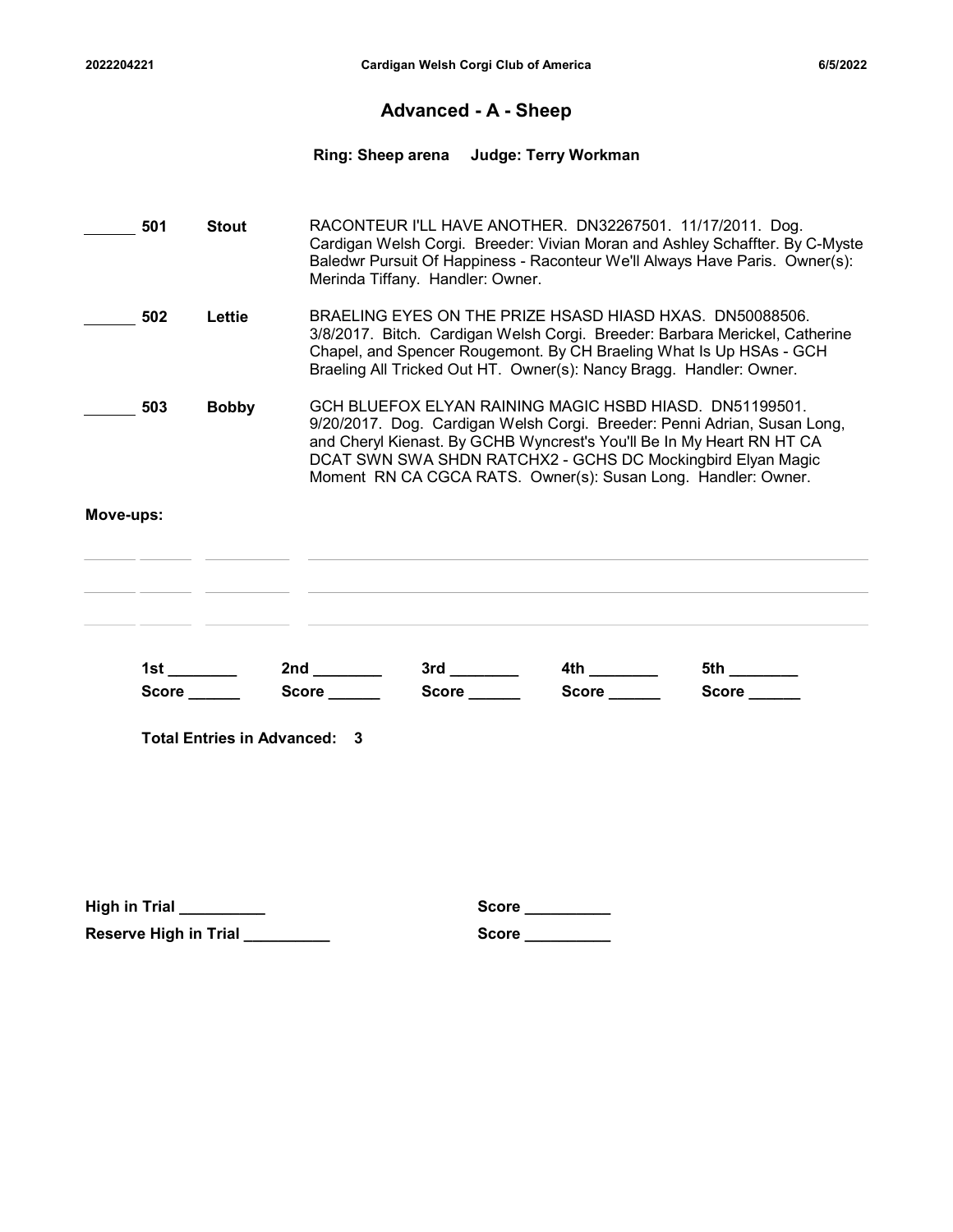### Started - A - Ducks

# 2022204222 Cardigan Welsh Corgi Club of America<br>Started - A - Ducks<br>Ring: Duck Arena Judge: Terry Workman Ring: Duck Arena Judge: Terry Workman

| 301 | <b>Bodhi</b> | RACONTEUR MAGIC IS BREWING. DN59609204. 9/2/2019. Dog. Cardigan<br>Welsh Corgi. Breeder: Carolyn Embrey and Vivian Moran. By Kingsbury Red<br>Dragon of Claymore - Heritage Hill Playing with Magic. Owner(s): Merinda<br>Tiffany and John Spicer. Handler: Merinda Tiffany.                                                                                                    |
|-----|--------------|---------------------------------------------------------------------------------------------------------------------------------------------------------------------------------------------------------------------------------------------------------------------------------------------------------------------------------------------------------------------------------|
| 302 | <b>Bond</b>  | ARAMORA'S SHAKEN, NOT STIRRED RN HT OA OAJ OF BCAT SCN SEN<br>SBN. DN41787206. 1/16/2015. Dog. Cardigan Welsh Corgi. Breeder: Kerry<br>and Janice Teschpach. By PACH Aramora's Great Expectations CD RA OA NAJ<br>MXP3 MXPB MJP3 MJPB PAX - MACH3 PACH9 RACH Aramora's Caught You<br>Looking CD RM2 RAE2 MXC MJC MXP20 MXPC2 MJP20. Owner(s): Aimee<br>Ukasick. Handler: Owner. |
| 303 | <b>Bella</b> | CIAO BELLA AT SOVEREIGN. DN62651302. 4/22/2020. Bitch. Cardigan<br>Welsh Corgi. Breeder: Rochelle L Severance. By GRCH Wyncrest's You'll Be In<br>My Heart HT - CH Pluperfect Merrymoon Redbud Proper Italian Beauty.<br>Owner(s): Dana Hasemeier and Rick Hasemeier and Rochell Severance.<br>Handler: Dana Hasemeier.                                                         |
| 304 | <b>Heart</b> | CH VESTAVIA BLACK CAVIAR PT. DN61817004. 3/7/2020. Bitch. Cardigan<br>Welsh Corgi. Breeder: Cathryn Ochs-Cline. By GCH Bluefox Elyan Raining<br>Magic HSBd HIAsd - GCH Rhys Kiss Me Kate. Owner(s): Susan Long.<br>Handler: Owner.                                                                                                                                              |
| 305 | <b>Tenor</b> | BRAELING HAGRID'S DRAGON HT. DN62836802. 4/21/2020. Dog.<br>Cardigan Welsh Corgi. Breeder: Barbara Merickel. By CH Braeling What Is Up<br>HSAs - CH Braeling Zenyatta PT. Owner(s): Nancy Bragg and Barbara<br>Merickel. Handler: Nancy Bragg.                                                                                                                                  |
| 306 | <b>Dibs</b>  | CH CARDIRIDGE'S SOCIAL EXPERIMENT. DN62216701. 5/12/2020. Dog.<br>Cardigan Welsh Corgi. Breeder: Marla Gardner. By CH All Trade Uptown Funk -<br>CH Cardiridge I Am No Shrinking Violet. Owner(s): Mary Sue Olcott and Lauren<br>Simmermeyer, DVM. Handler: Mary Sue Olcott.                                                                                                    |
| 307 | <b>Felix</b> | CH WHITE HART FELIX FELICIS PT TKN. DN63767208. 8/15/2020. Dog.<br>Cardigan Welsh Corgi. Breeder: Barbara R. Miller. By GCH CH Timepiece's I<br>Am I Said FDC BCAT CGCA CGCU TKN ATT - GCH CH White Hart Crazy Little<br>Thing Called Love HSAds HIAds CGCA CGCU. Owner(s): Barbara N. Miller.<br>Handler: Owner.                                                               |
| 308 | <b>Dobby</b> | INDIUM FIRE ON THE MOUNTAIN. DN43867704. 9/6/2015. Dog. Cardigan<br>Welsh Corgi. Breeder: Leo Washburn and Mark Thorsen. By GCH Toreths<br>Requesting a Fly-By - Samhain's Cover Girl. Owner(s): Theresa Calter and<br>Lawrence Calter. Handler: Theresa Calter.                                                                                                                |
| 309 | Gidget       | TWINROC BUCKAROO BLACK SWAN PT. DN47408701. 8/8/2016. Bitch.<br>Cardigan Welsh Corgi. Breeder: Lyn Buck and Doris Slaboda. By Twinroc<br>Texas Two Step - Buckaroo Twinroc's American Girl. Owner(s): Rochelle<br>Severance. Handler: Dana Hasmeier.                                                                                                                            |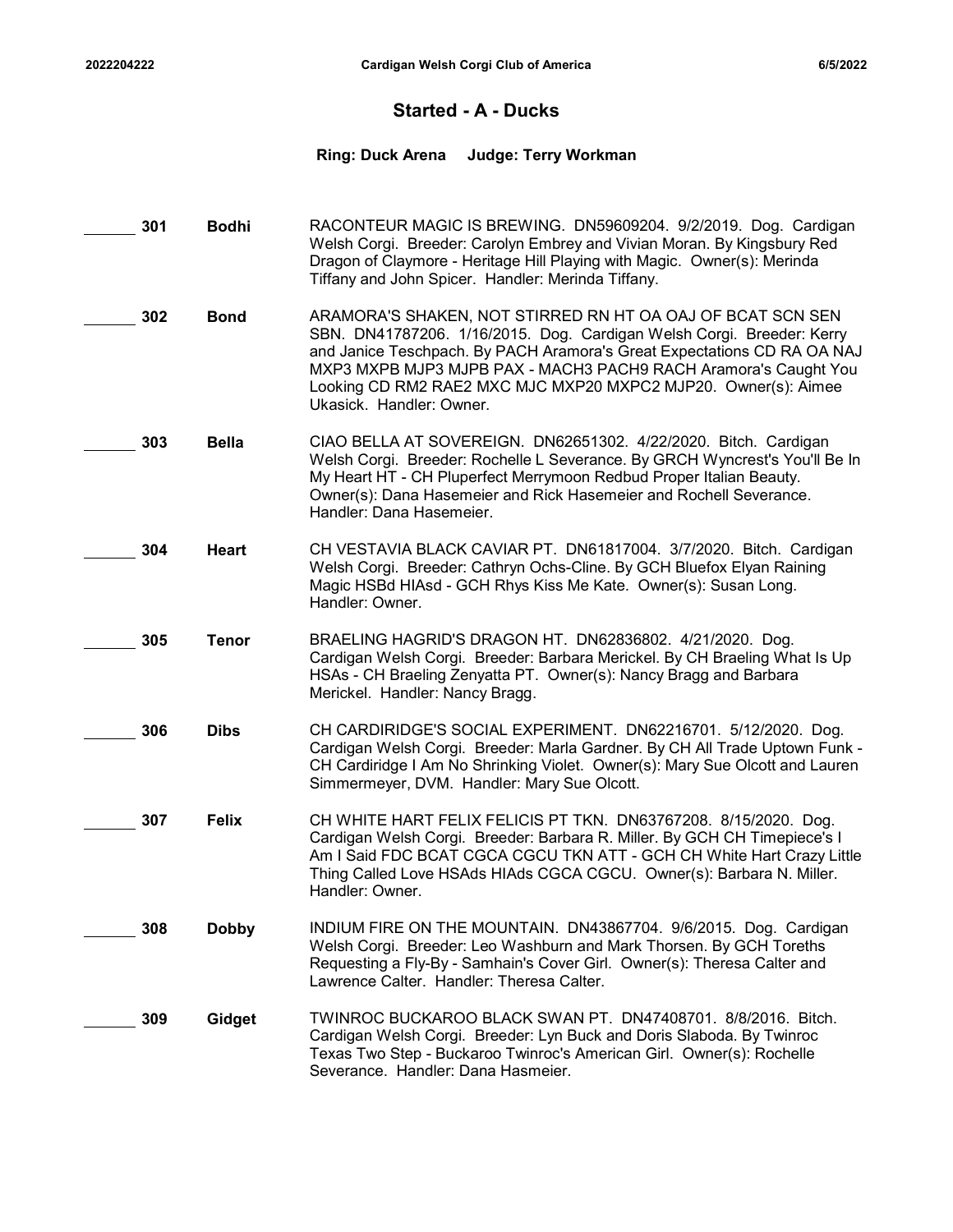|              |  |                                      | 6/5/2022 |
|--------------|--|--------------------------------------|----------|
|              |  |                                      |          |
|              |  |                                      |          |
|              |  |                                      |          |
|              |  |                                      |          |
| 1st ________ |  |                                      |          |
|              |  | Cardigan Welsh Corgi Club of America |          |

Total Entries in Started: 9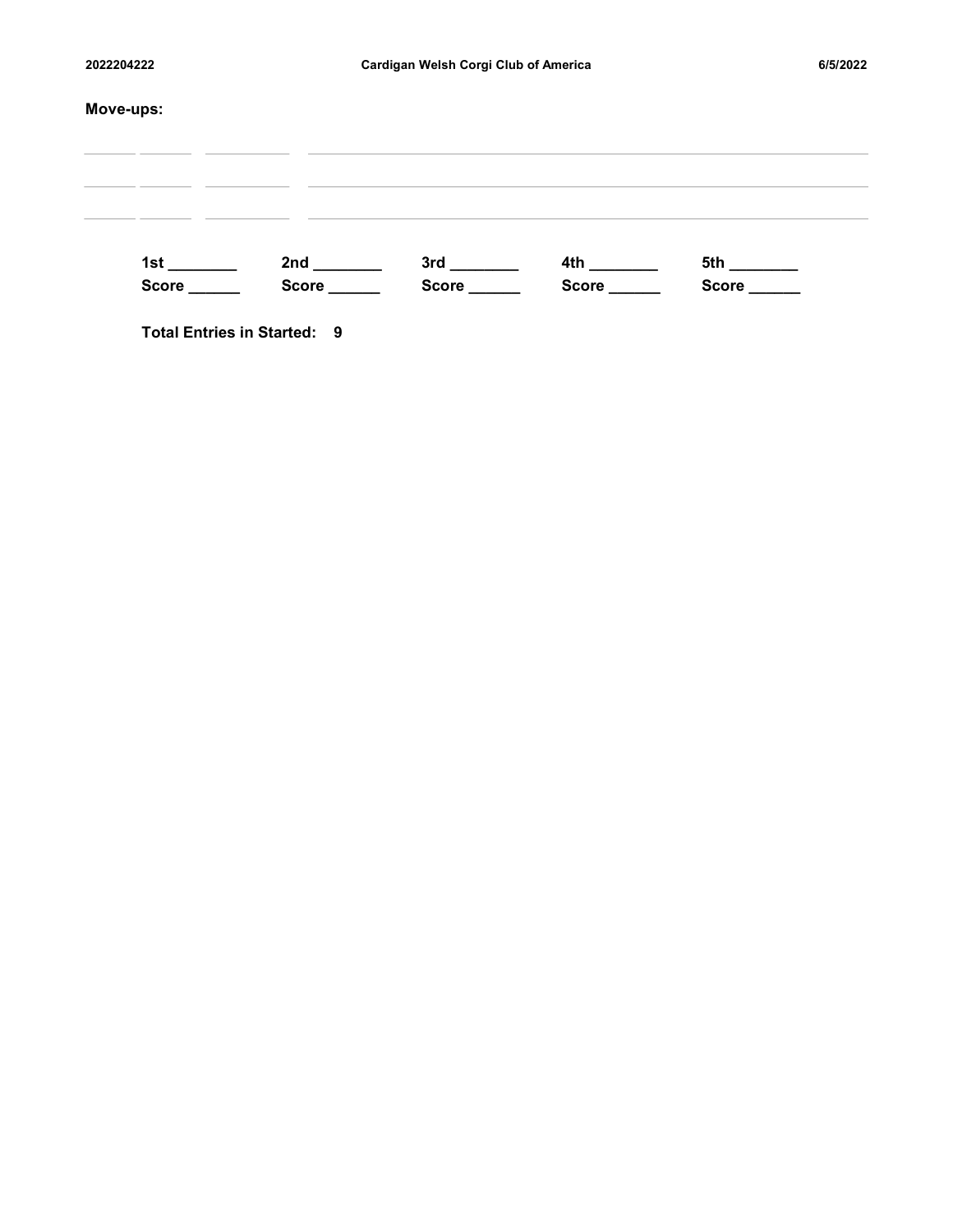### Intermediate - A - Ducks

# 2022204222 Cardigan Welsh Corgi Club of America<br>Intermediate - A - Ducks<br>Ring: Duck Arena Judge: Terry Workman Ring: Duck Arena Judge: Terry Workman

**401 Sexy Sadie** REDBUD'S SEXY SADIE HSAD HSAS M. DN52610604. 1/3/2018. Bitch. Cardigan Welsh Corgi. Breeder: Jane Crenshaw. By CH Blu Skyy's Ziggy Stardust - Redbud Pluperfect Merrymoon Savoy Truffle. Owner(s): Mary Sue Olcott and Maggie Cannon. Handler: Mary Sue Olcott.

CH SOCIAL DREAMING MATRIX HSAD HSASM CGC. DN34507308. 402 Trixie 7/14/2012. Bitch. Cardigan Welsh Corgi. Breeder: Mary Sue Olcott and Maggie Cannon. By CH Social's Destination Unknown - CH Beaguile Social's Make it Work. Owner(s): Mary Sue Olcott and Maggie Cannon. Handler: Mary Sue Olcott.

### Move-ups:

| 1s           | 2nd   | י יי<br>vi v | 4th               | $ -$<br>◡… |
|--------------|-------|--------------|-------------------|------------|
| <b>Score</b> | Score | Score        | .500 <sup>o</sup> | Score      |

Total Entries in Intermediate: 2